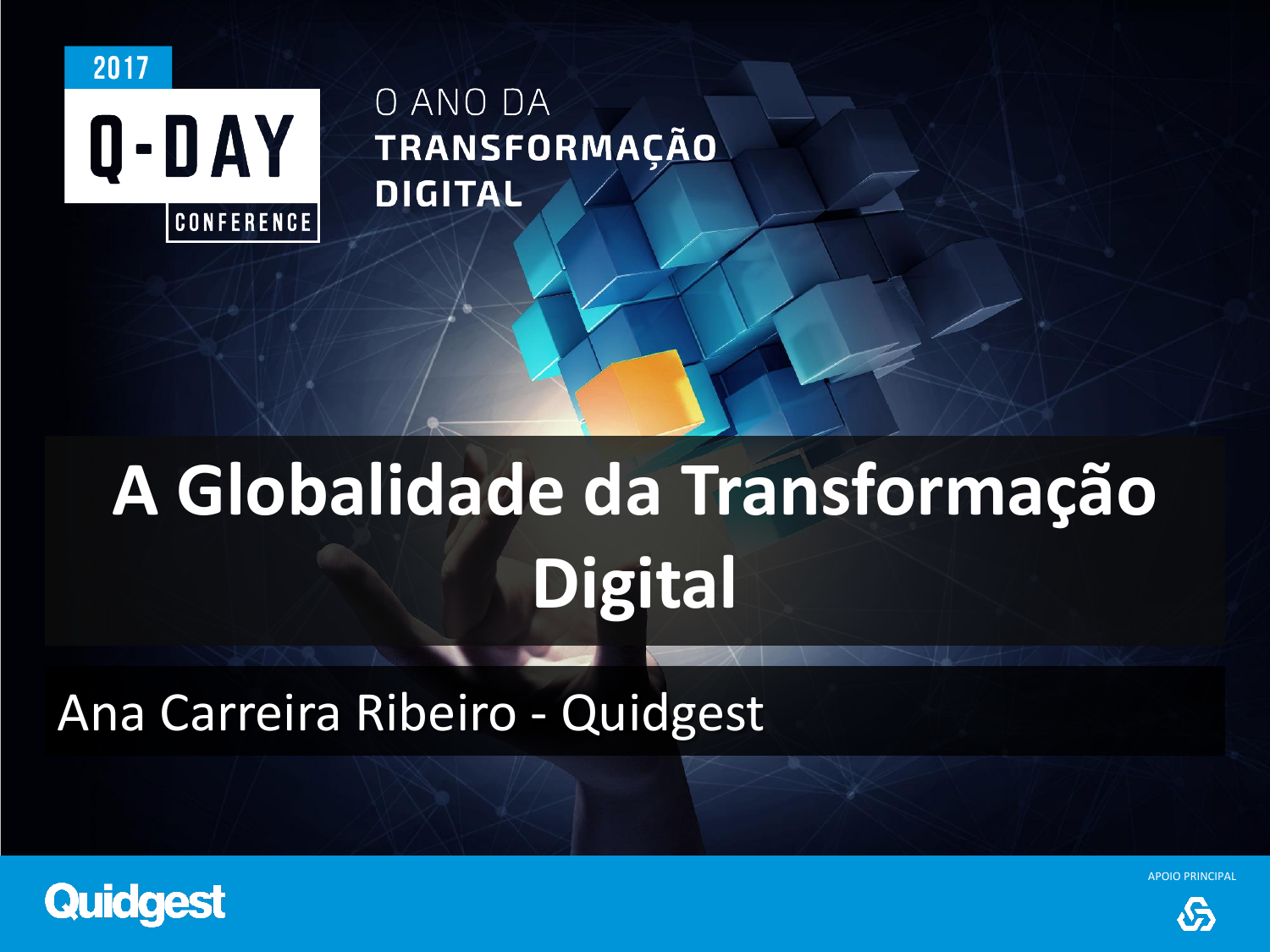



O ANO DA TRANSFORMAÇÃO DIGITAL

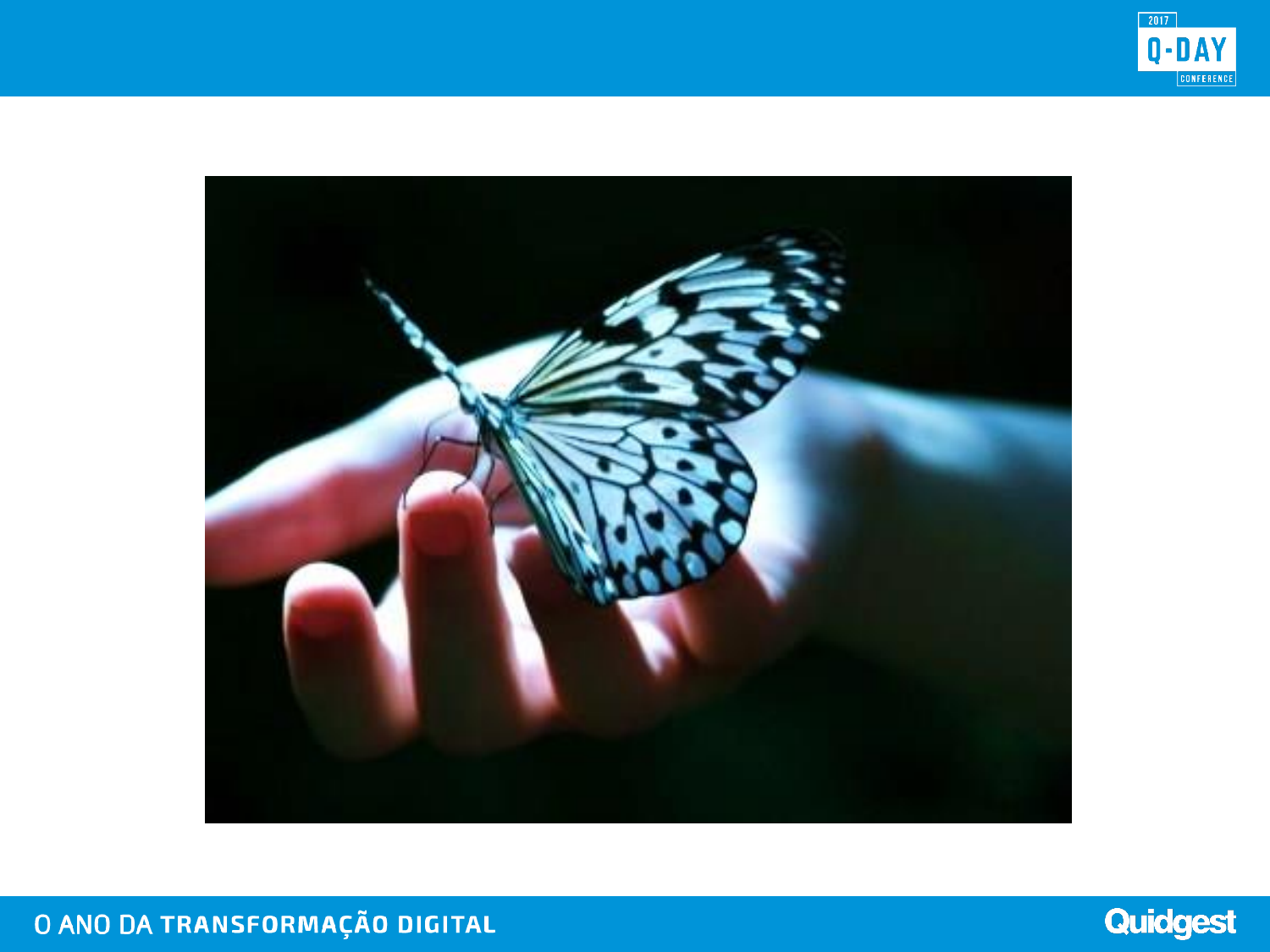#### **UN Sustainable Development Goals**





 $2017$ 

 $0 - DAY$ 

CONFERENCE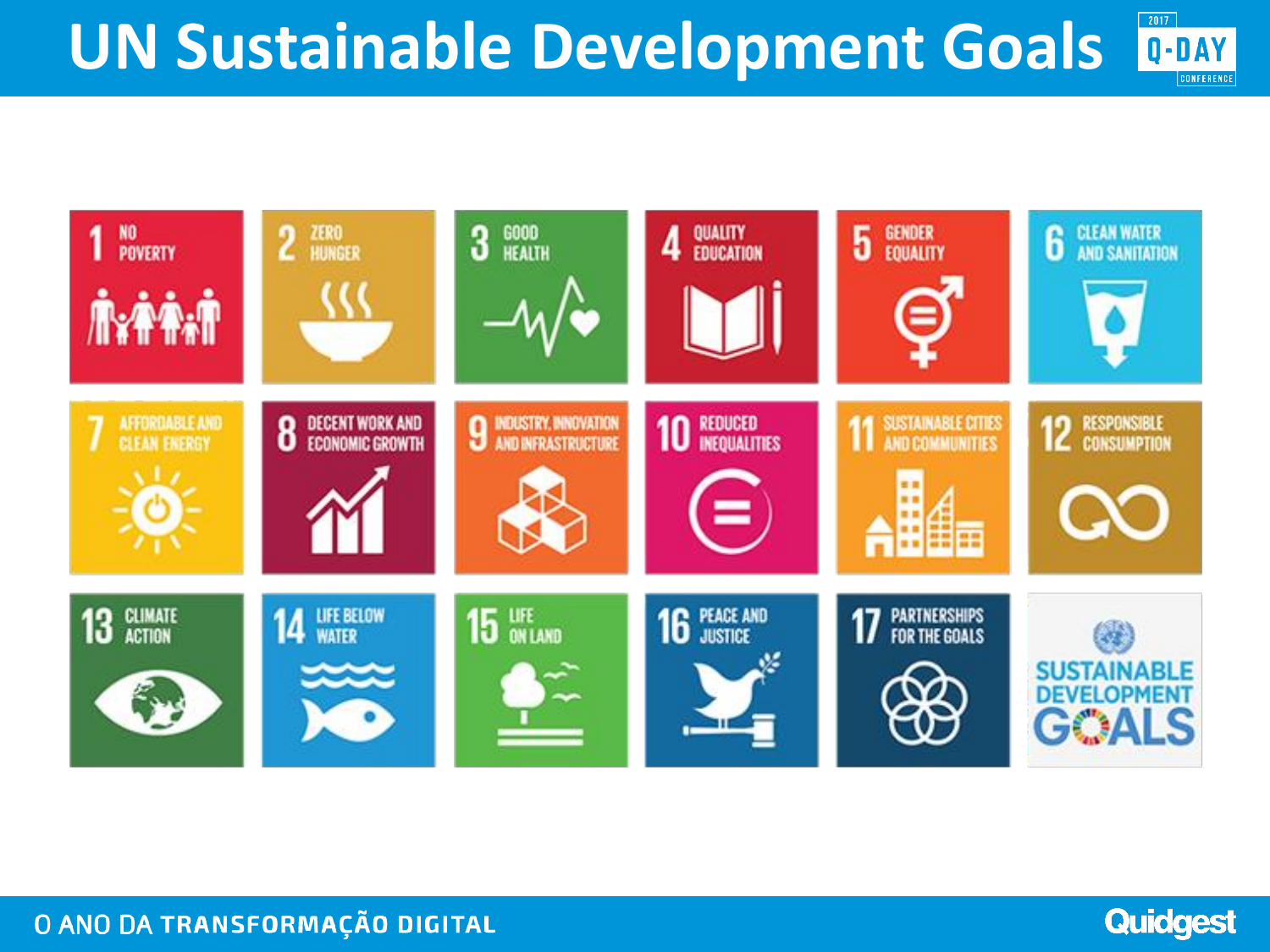## **UN Goals – Projetos UNDP**



- E-Government Promotion for Improved Public Service Delivery for transforming and digitizing public services based on best British practices to rapidly transform e-governance in Uzbekistan.
- From People to People Digital Good platform to enable individuals worldwide to help achieve Sustainable Development Goals.
- UNDP Digital Good online platform allows individuals, companies and philanthropists to give online contributions to specific areas of assistance and projects, or to UNDP's work and mission as whole.
- Mobile Money for the Poor (MM4P) global thematic initiative to address the opportunities and challenges of implementing branchless banking and mobile money in challenging markets in Africa and Asia.

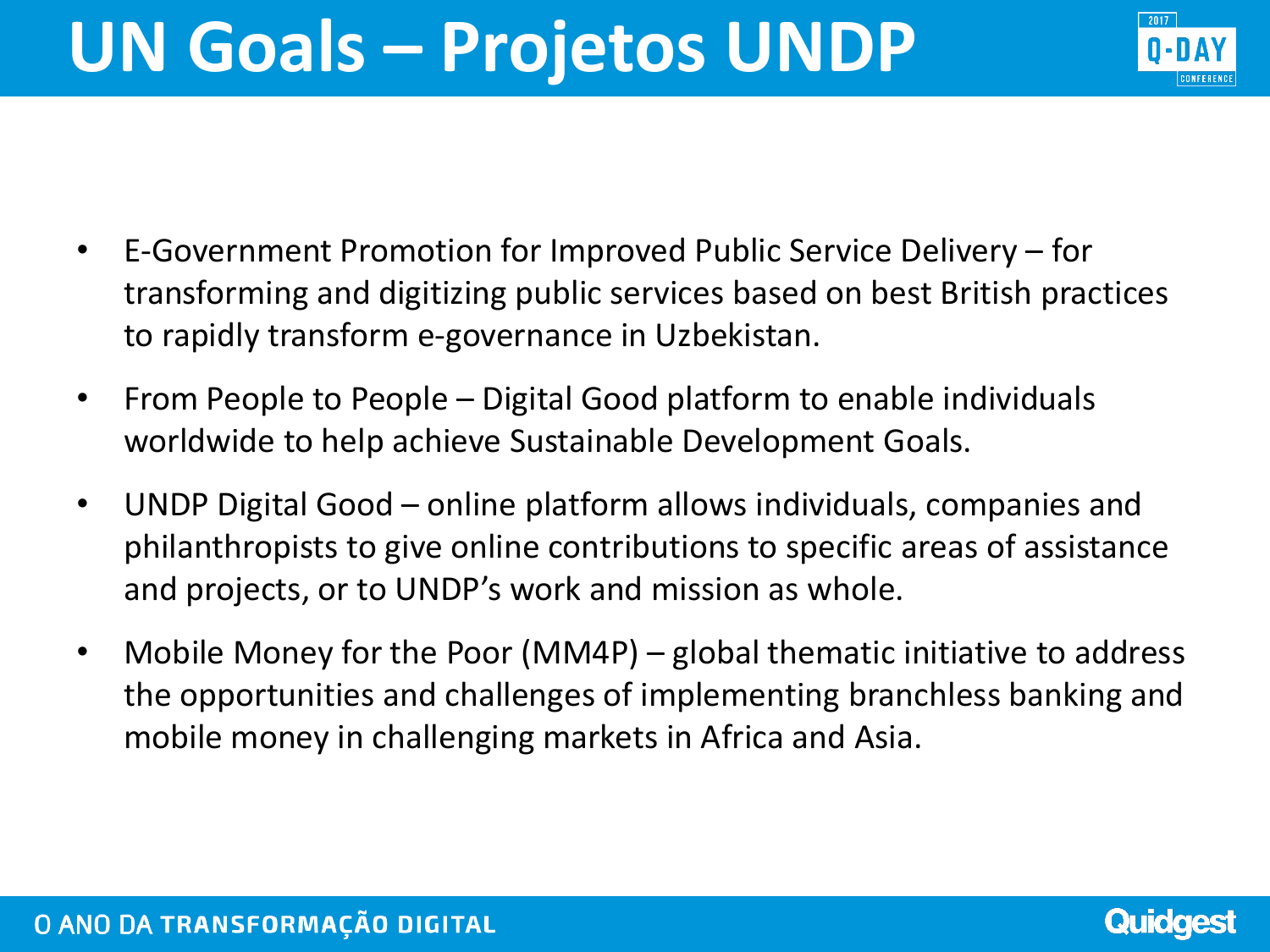

- Implementation of a Human Capital Management Enterprise System for the Ministry of Finance and Public Service for the Government of Jamaica, **Jamaica**;
- Real-Time Monitoring System for the [Rapariga](https://www.youtube.com/watch?v=TRB0-Hl4g-s&feature=youtu.be) [Biz](https://www.youtube.com/watch?v=TRB0-Hl4g-s&feature=youtu.be) Program for the United Nations Population Fund, **Mozambique**;
- Municipal Geographic Information System for Maputo City Council, **Mozambique**;

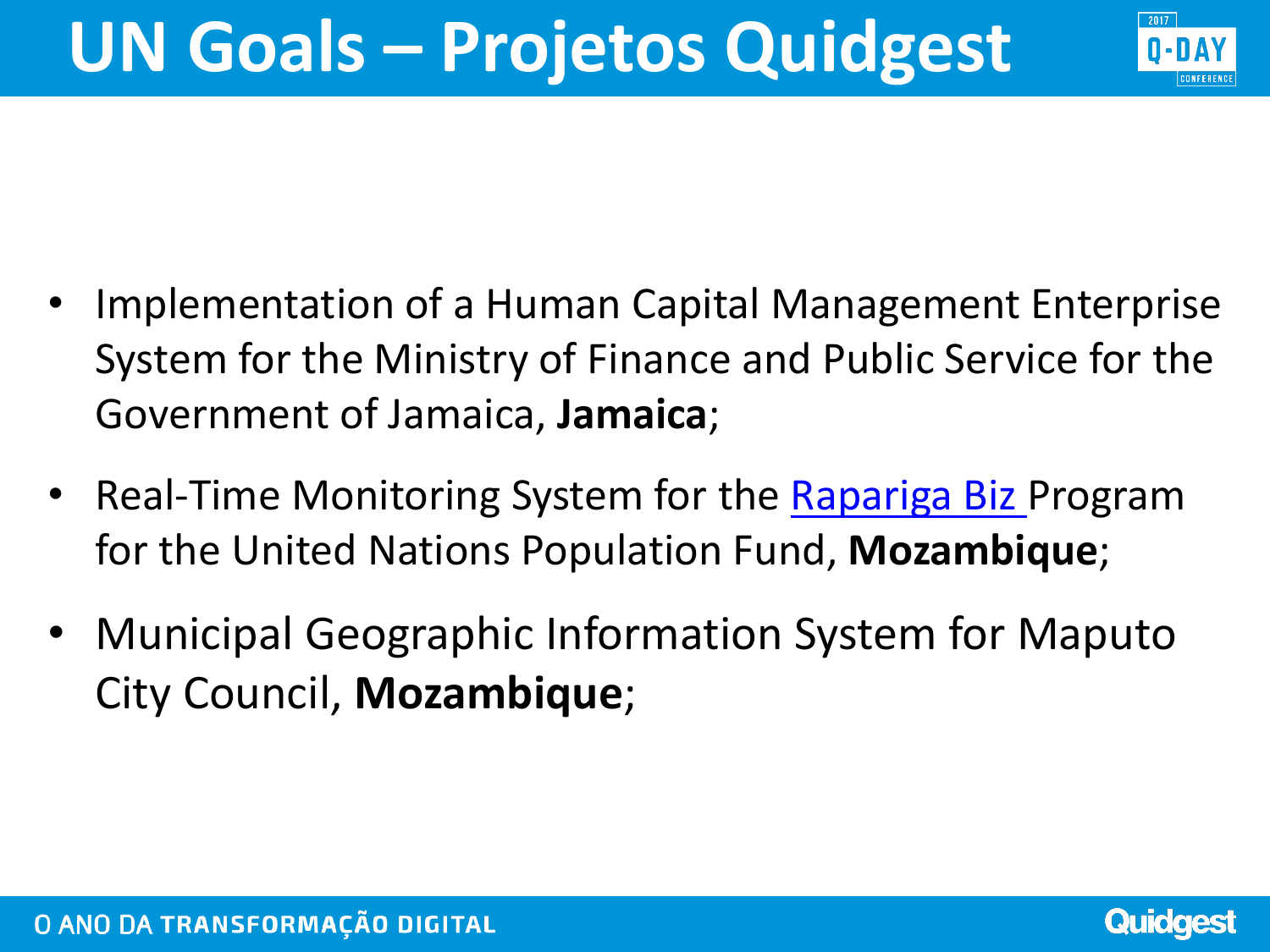## **UN Goals – Projetos Quidgest**



- KPI portals for Measuring Multidimensional Poverty and Public Investment for the Technical Secretariat of the Presidency of El Salvador, **El Salvador**;
- Monitor compliance solution with plans, programs and projects for the Presidential Technical Secretary Office, Republic of **El Salvador**;
- Legislative Management System for the National Assembly of El Salvador, following the lifecycle of any enacted (or not) law at the Assembly, and producing consequent statistics, **El Salvador**;

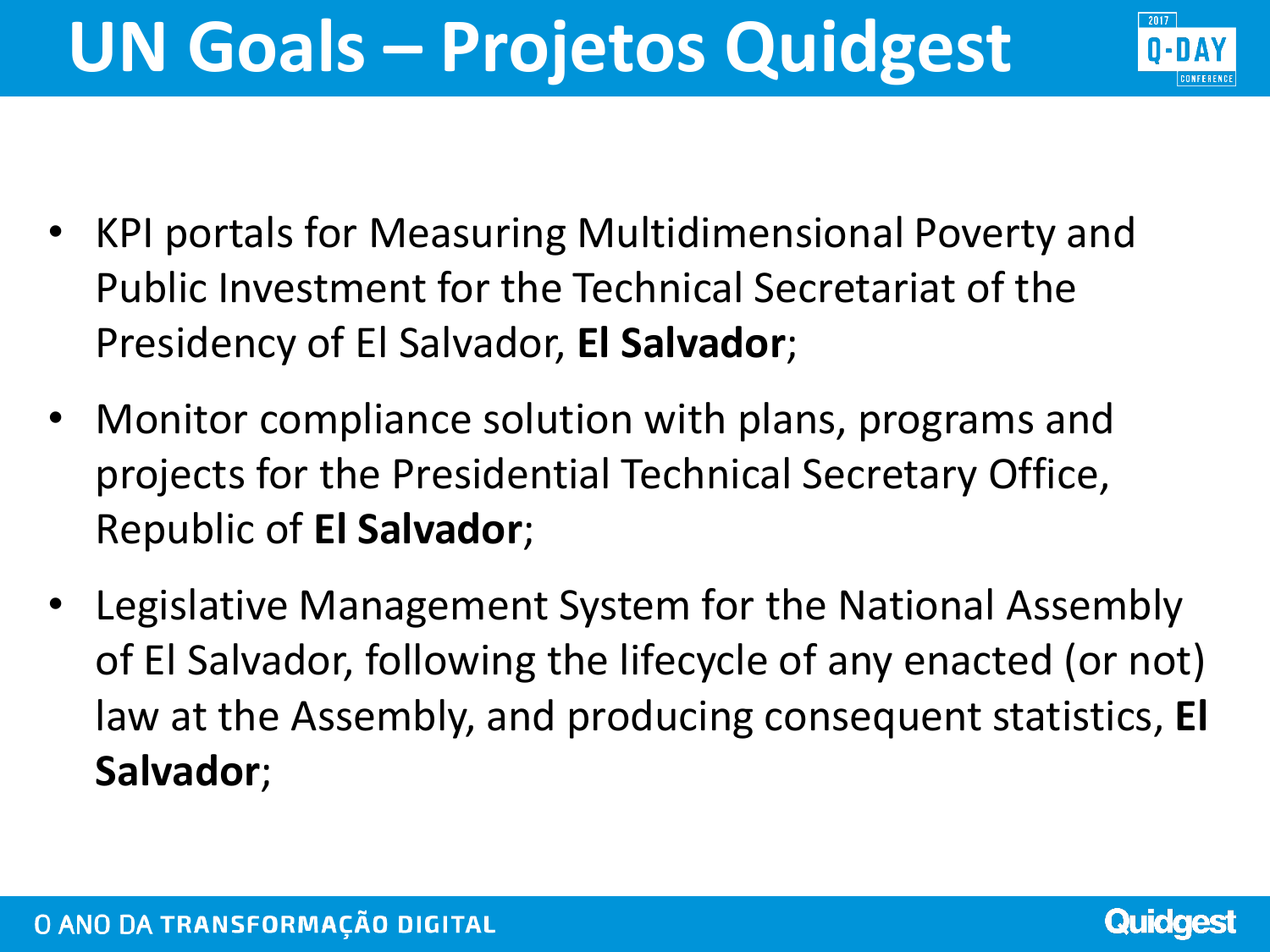

- Veterans Registration database information system for the Secretary of State for Former National Liberation Combatants Affairs in **East-Timor** (Portuguese);
- Veterans Beneficiaries and Pensions Subsidies Management for the Secretary of State for Former National Liberation Combatants Affairs in **East-Timor** (Tetum).

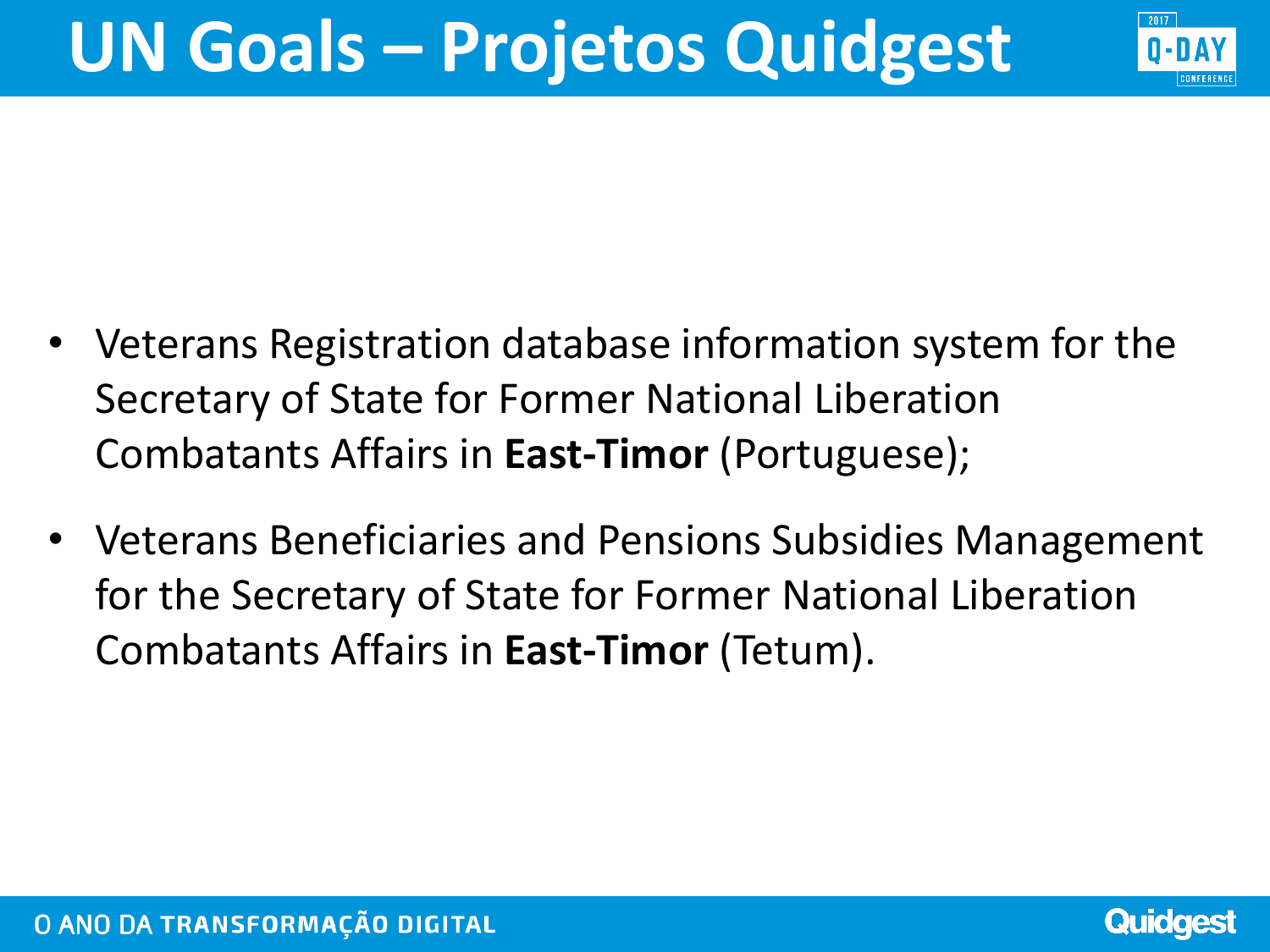

### **Estratégia Digital: Novas oportunidades e Novos Desafios**

Transformação/Criação da Estratégia Digital Transformação dos Processos Introdução de Tecnologias Acesso a novos Mercados Expansão do negócio

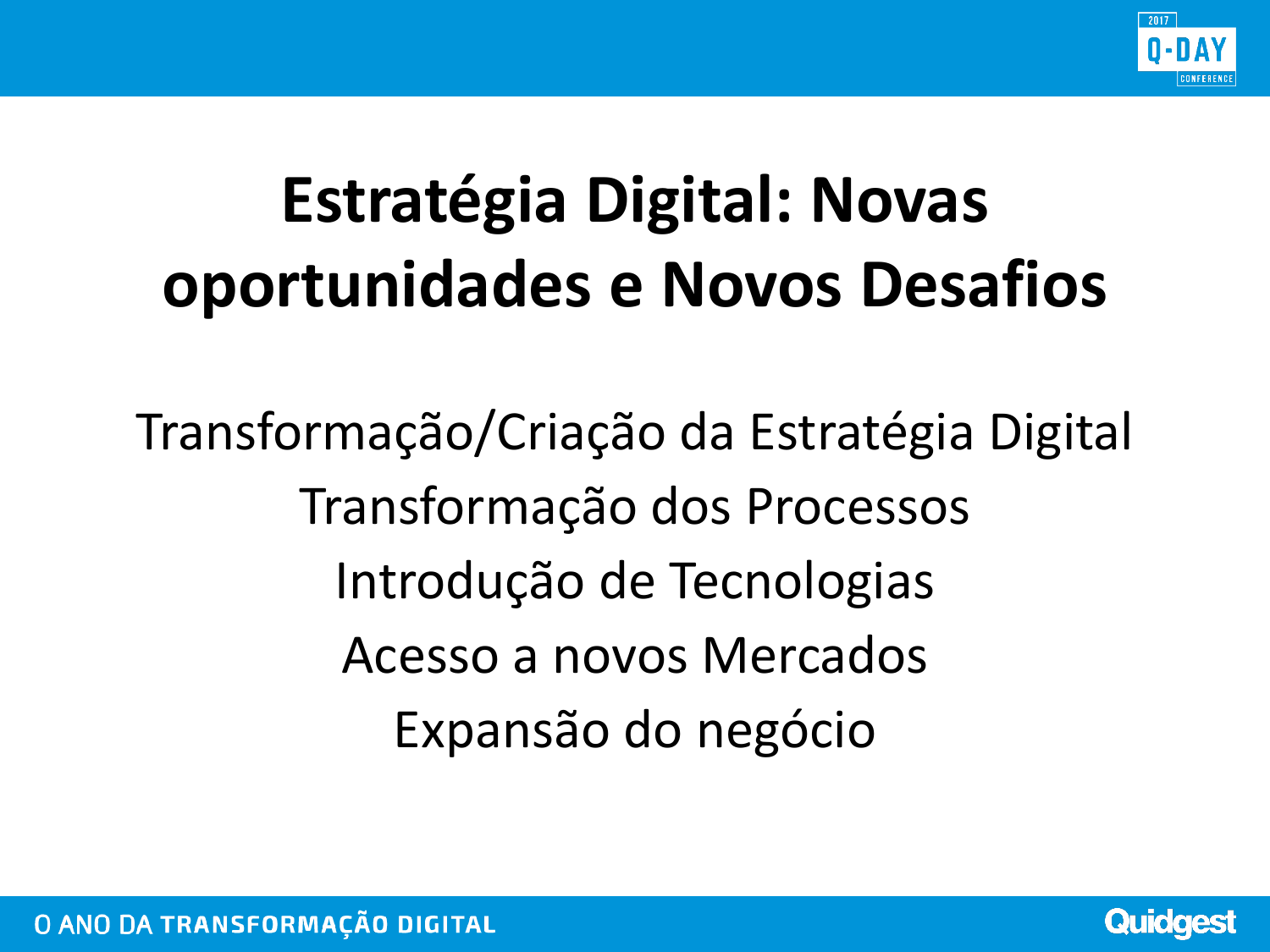#### **Desafio**





O ANO DA TRANSFORMAÇÃO DIGITAL